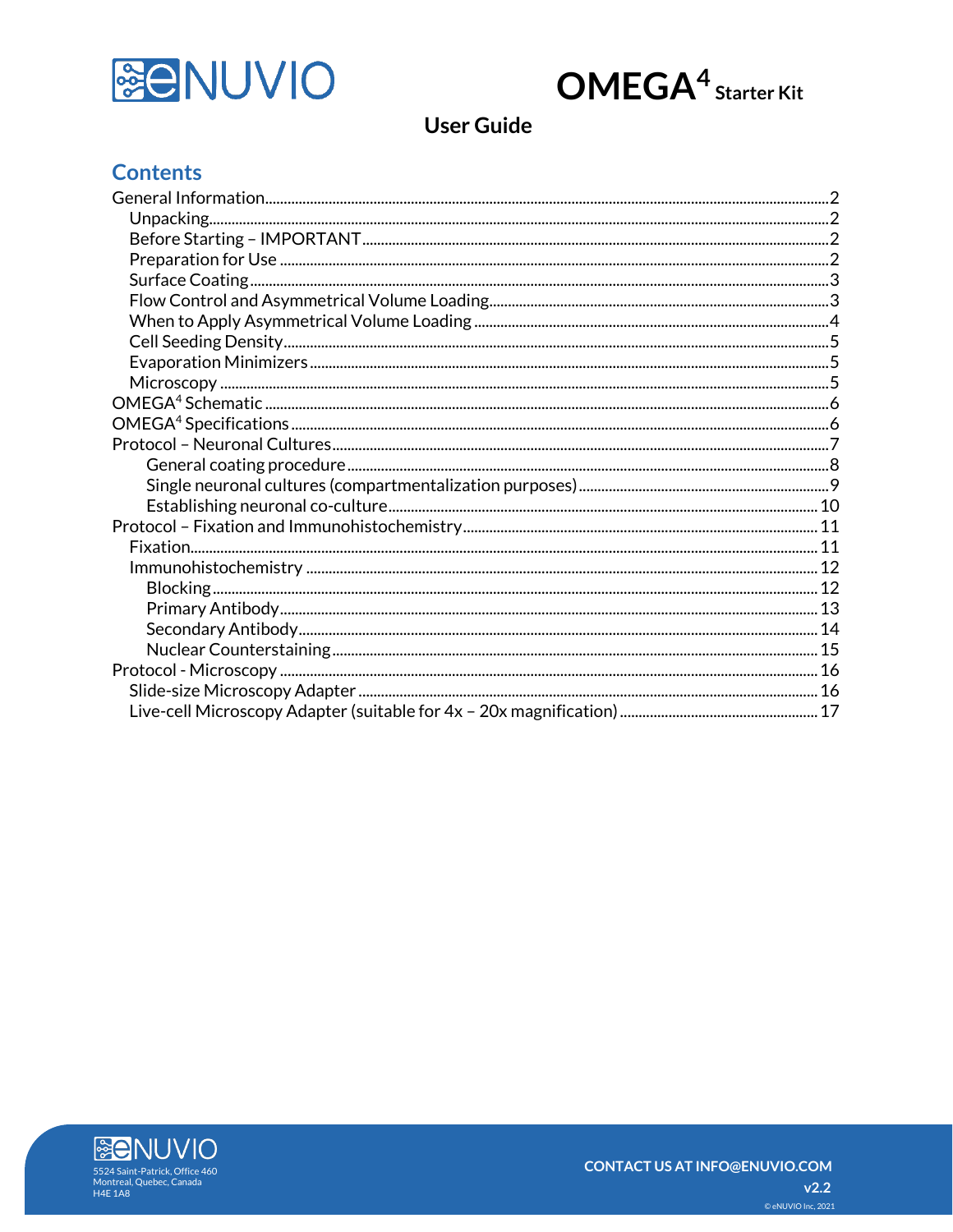### **General Information**

#### <span id="page-1-0"></span>**Unpacking**

Thank you for purchasing eNUVIO's OMEGA<sup>4</sup> devices. All the items contained within the shipping vial have been carefully packaged under sterile conditions. To maintain sterility, it is recommended to unpack the contents of the shipping vial in an aseptic environment (e.g. in a biological safety cabinet). The shipping vial (and label) is completely autoclavable and can be repurposed (it is also recyclable).

The OMEGA<sup>4</sup> starter kit contains:

- $\bullet$  4 x OMEGA<sup>4</sup> devices (individually packaged)
- 4 x circular cell culture evaporation minimizers (reusable)
- 4 x 35 mm round culture dishes
- 1 x microscope stage adapter (reusable)

OMEGA<sup>4</sup> devices are packaged in sterile filtered (0.1 micron) phosphate buffered saline (PBS; without divalents) solution and are ready to use in cell culture. Each device is packaged sterile and are bonded to a 22 mm round #1.5 thickness glass coverslip.

#### <span id="page-1-1"></span>Before Starting – IMPORTANT

Each device is double bagged to prevent loss of sterility during shipment. The inner-most bag containing the device is liquid filled, and this is placed in a sealed and sterile second bag. If devices have been handled roughly during shipping such that the inner bag may have been compromised, the sterile shipping PBS may leak and be trapped in the outer sealed bag. **Leaks of this kind will not affect the sterility or functionality of the device provided that (1) the outer bag has not been compromised, and (2) the device microchannels remain wet.**

Owing to its thinness, the glass coverslip that has been bonded to each device is fragile and must be handled with care. We take great care in packaging each device for shipment, however if the product is mishandled or handled roughly during shipment, the glass bottom may arrive cracked or broken. Cracks in the glass can easily be seen through the individual device plastic packaging, and therefore we strongly recommend that each device be inspected carefully **prior to opening the device's individual plastic packaging**. If any cracks within the glass coverslip are noticed, please send a photo of the damaged device in its unopened plastic sleeve including your order number to info@enuvio.com. We will be happy to quickly send you a replacement device. **Please note that we cannot provide replacements for broken devices if they have already been removed from their individual plastic packaging.**

#### <span id="page-1-2"></span>Preparation for Use

It is recommended to prepare all reagents and tools required to carry out the protocol in its entirety prior to opening and removing the device from its sealed packaging. It is crucial to prevent the microchannels from drying as this will cause the microchannels to lose their hydrophilic property (potentially within minutes). If the microchannels do dry, the device can be rejuvenated. This process involves thoroughly rinsing the device with deionized water, allowing it to dry completely, then oxidizing and sterilizing the device using a plasma or UV/ozone cleaner.

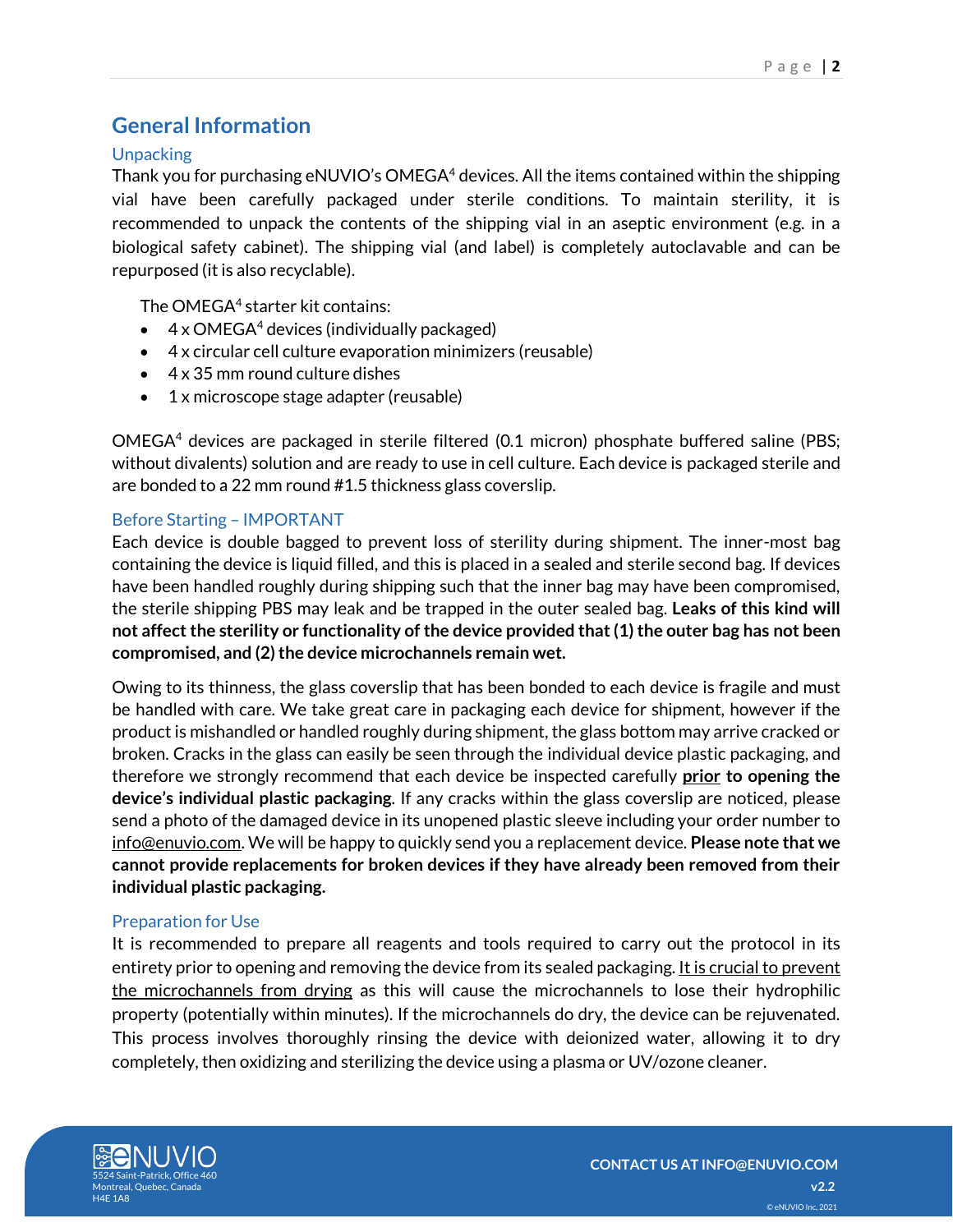OMEGA<sup>4</sup> devices are compatible with a variety of common downstream experimental procedures including:

- a) Fixation and immunohistochemistry
- b) Brightfield and fluorescence microscopy\* (e.g. widefield, confocal, TIRF, etc...)
- c) Calcium imaging<sup>\*</sup>
- d) RNA/Protein extraction and analysis (e.g. Western blotting)
- e) Patch-clamp electrophysiology

### <span id="page-2-0"></span>Surface Coating

The OMEGA<sup>4</sup> devices are bonded to uncoated borosilicate glass. If required, steps should be taken to render the surface suitable for culturing the desired cell type. The type of coating and protocol for coating should be selected and optimized for each culture/cell type that is being plated on the device. Examples of common surface coating/modifying reagents include (not a complete list): poly-D/L-lysine, poly-D/L-ornithine, laminin, fibronectin and collagen.

### <span id="page-2-1"></span>Flow Control and Asymmetrical Volume Loading

The OMEGA $4$  device has 2 pairs of interconnected chambers, where each pair of chambers is joined via a series of microfluidic channels. The direction of the flow of fluid across these high resistance microchannels can be controlled by adjusting the relative level of fluid in each of the chambers. It is the chamber fluid **level** that provides the force required to drive flow across the microchannels. Although there is a direct relationship between chamber fluid level (i.e. fluid height in the chamber) and fluid volume, it is the fluid level that primarily contributes to the force that will be applied across the microchannels. Consequently, it is differences in fluid levels that will provide the force required to drive fluid to flow from a chamber with a relatively higher fluid level towards a chamber with a relatively lower fluid level.

When two adjacent chambers joined by microchannels have identical dimensions, the relationship between chamber fluid level and volume is identical for each of the chambers. Therefore, directional flow across the joining microchannels can be easily determined by directly comparing each chamber's fluid **volume** (fluid will flow towards the chamber with a lower volume). However, in the case where two adjacent chambers do not have identical dimensions, the relationship between fluid level and volume will not be identical for the two chambers. Given that the volumes of adjacent chambers are known, it is possible to determine the level-to-volume ratio (level/volume) between the two chambers by simply calculating the volume quotient between the two chambers, and subsequently using this ratio to adjust chamber volumes accordingly. In this way, the directionality of the flow across the microchannels can be controlled. **The interconnected chambers in OMEGA<sup>4</sup> devices have identical dimensions, and therefore** 



**chamber fluid volume can be used to adjust the directionality of the flow across the microchannels.**

When adjacent chambers are loaded with different volumes of fluid for the purposes of driving a unidirectional flow across the

may require the use of a 35 mm or slide microscope stage adapter, with optional device weight

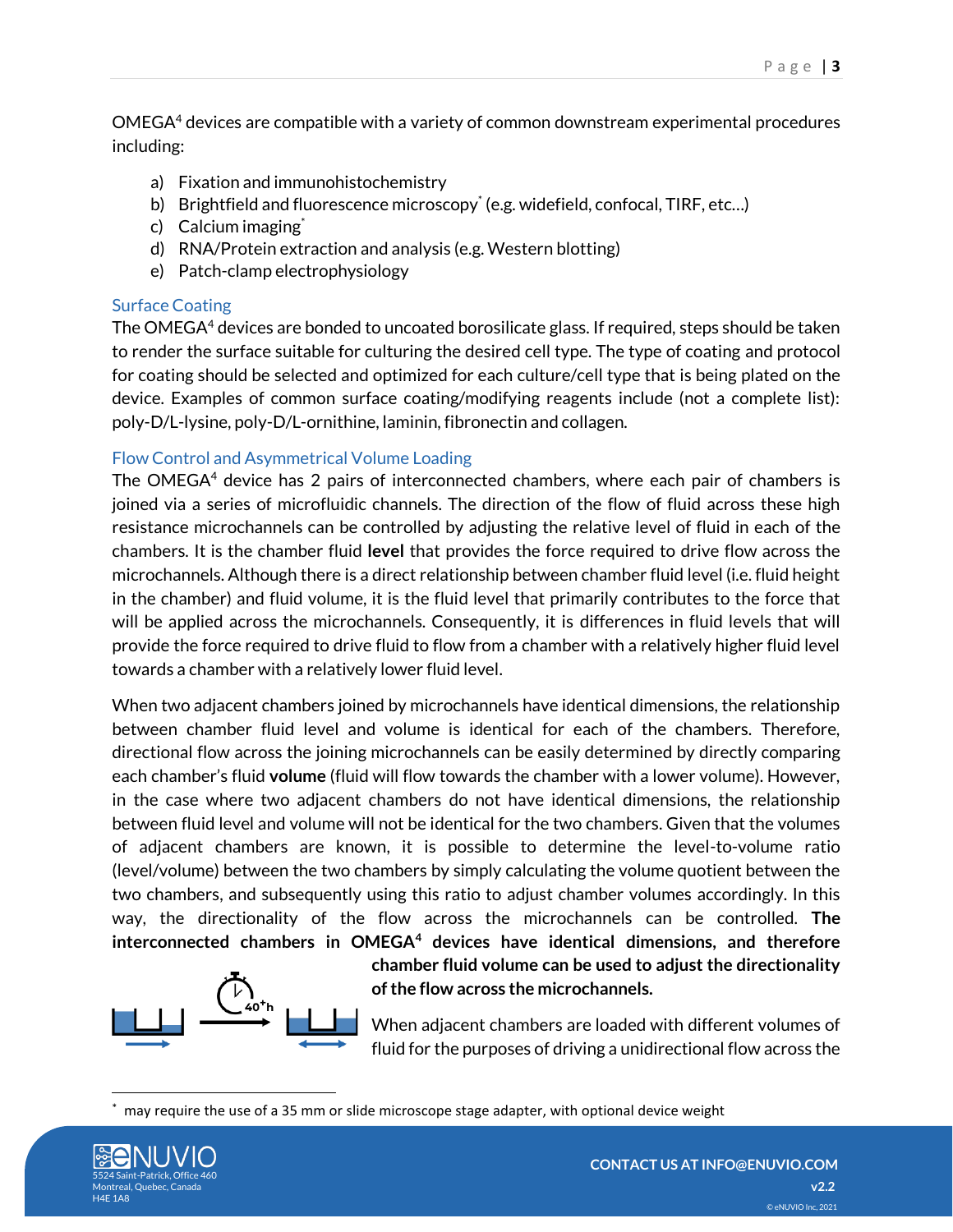adjoining microchannels, we refer to this as **"asymmetrical volume loading"** of the chambers. The unidirectional flow across the microchannels created by asymmetrically volume loading can serve to fluidically isolate the chamber with a relatively higher fluid level from any adjacent chambers containing relatively lower fluid levels. The flow will persist until the fluid levels (which supply the driving forces) in each of the chambers equalizes, at which point the directionality of flow will subside. Having reached an equilibrium, a slow bidirectional mixing of fluids will now occur between chambers. The duration of controlled unidirectional flow (e.g. for chamber isolation) depends on the **extent of the difference** in fluid levels between adjacent chambers. From the testing done on OMEGA devices, the unidirectional flow across the microchannels can be maintained for 40+ hours without adjusting chamber volumes. With regular verification and adjustment of the chamber fluid volumes, the unidirectional flow can be maintained perpetually.

<span id="page-3-0"></span>When to Apply Asymmetrical Volume Loading



Asymmetrical volume loading of chambers is particularly useful when it is desirable to fluidically isolate one chamber from its adjacent, interconnected partner. Since the flow across the microchannels will be towards the chamber with the relatively lower fluid level, the

chamber with higher relative fluid level **will not be** exposed to molecules that have been specifically added to the chamber with the lower fluid level. However, the chamber with lower fluid level **will be** exposed to molecules that have been specifically added to the chamber with the higher fluid level.

Chamber isolation can be maintained by simply maintaining the asymmetry of fluid levels between the chambers. However, care must be taken when exchanging media in each chamber to maintain the desired directionality of flow. Consequently, the order in which media is removed and replaced in each chamber needs to be considered when performing media exchanges. Media should be removed from the chamber with the lower level prior to removing the media from the chamber with the higher fluid level. Subsequently, media should be added to the chamber with the higher fluid level prior to adding the media in the chamber with the lower fluid level.



In addition to chamber isolation purposes, asymmetrical volume loading of chambers is useful when it is desirable to induce a flow through the microchannels. For example, this might be the case, when coating the microchannel surfaces or chemically fixing neuronal projections located within the microchannels. Also, asymmetrical volume loading is necessary to allow antibody access to epitopes located within the microchannels when performing immunohistochemical staining procedures.

<span id="page-3-1"></span>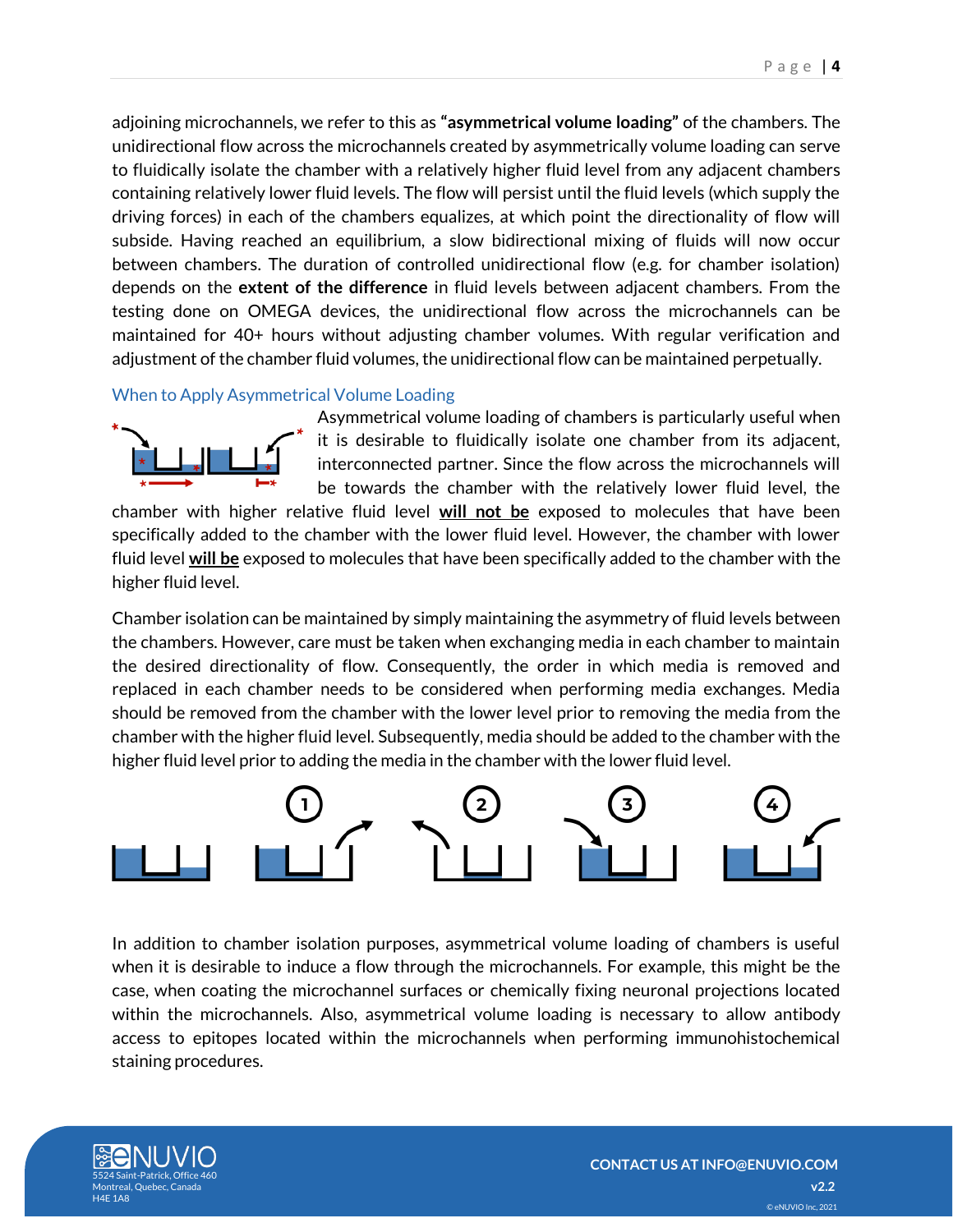#### Cell Seeding Density

The surface area of each chamber of the OMEGA $^4$  device is ~0.35 cm $^2$  (approximately equivalent to the area of a single chamber of a standard 96-well plate). Optimal plating density will depend largely on the nature and type of culture being plated in the device. It is therefore strongly recommended to conduct a series of optimization experiments to determine the ideal cell plating density. As a good starting point, seeding ~50 000 cells per chamber has been shown to yield good results using iPSC-derived neural progenitor cells (NPCs). For primary cultures, seeding density seems to vary by cell type, user, and lab. Some users have reported excellent results using a seeding density of as little as 30 000 cells per chamber, while others have had success seeding between 60 000 and 90 000 cells per chamber.

#### <span id="page-4-0"></span>Evaporation Minimizers

The osmotic pressure, pH and nutrient concentration of the culture media is critical for maintaining a healthy culture. This can be particularly problematic when having to maintain cultures for longer periods of time (weeks or months). Due to their size and the way these devices are generally used, the small chambers are particularly prone to evaporation. This can lead to poor culture health and loss of the seeded culture (often to the surprise of the user) as the media gradually concentrates over time. For this reason, OMEGA kits come with cell culture evaporation minimizers that are filled with fluid to help reduce the evaporation rate from the OMEGA device chambers. These blue polydimethylsiloxane (PDMS) rings come packaged sterile and are designed to be reused (they can be sterilized using an autoclave or steam sterilizer for reuse). The inserts can be used as-is or can be rendered hydrophilic ("wettable") using a plasma or UV/ozone cleaner to facilitate fluid filling of the track.

**IMPORTANT**: Although the culture evaporation minimizers do help to reduce evaporation rates during the incubation of cultures, they do not prevent evaporation. **Therefore, it is vital that the fluid level of each chamber of the device be verified and adjusted on a regular basis.** Verification frequency will depend on culture type, the number of times the culture is removed from the incubator, and on the environmental conditions (especially the humidity level) within the incubator. It is strongly recommended that the fluid level in both the evaporation minimizers and device chambers be verified every 2 days, exchanging culture media (e.g. 1/3 or 1/2 volume changes) and refilling them as needed.

#### <span id="page-4-1"></span>**Microscopy**

Once cultures have been seeded, they can be examined over time in their culture dish using common microscopy techniques (e.g. brightfield or phase contrast). The devices can also be setup for repeat live-cell imaging sessions using fluorescence markers, and/or fixed and immunolabeled with antibodies for immunohistochemical analysis. The OMEGA device is **permanently bonded** to high-transmissive #1.5 thickness (0.16 mm - 0.19 mm) glass. T**he PDMS portion of the OMEGA device cannot be separated from bottom glass coverslip.** All processing for immunochemistry (for example) can be easily performed with the device fully intact (see protocol below) and has the added benefit of protecting the delicate axonal processes from detaching from the surface during the process. OMEGA devices are easily adapted to work with most fluorescence microscope stages using available stage holders (see protocol below).

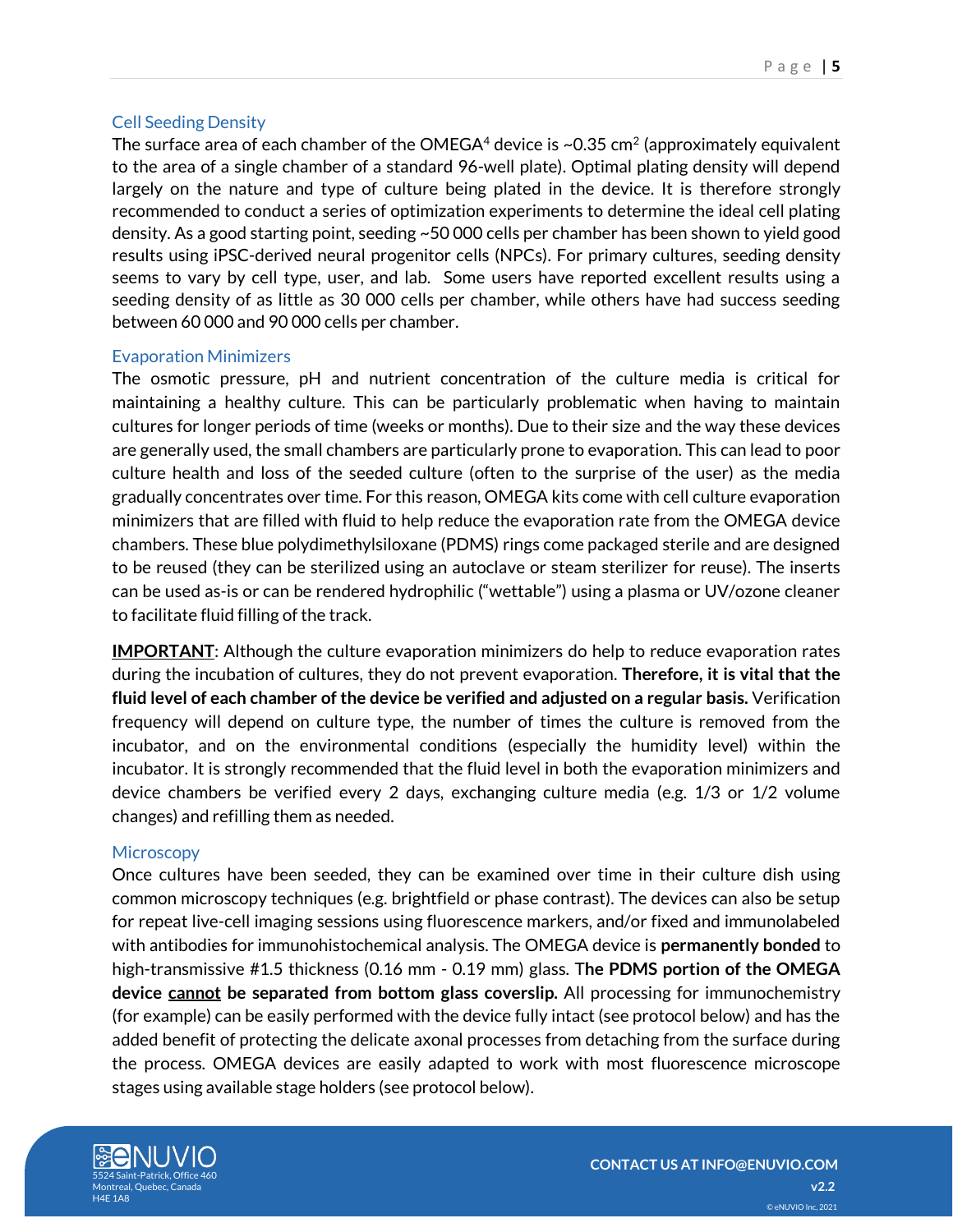# <span id="page-5-0"></span>**OMEGA<sup>4</sup> Schematic**

**Top View** 



# <span id="page-5-1"></span>**OMEGA<sup>4</sup> Specifications**

Chamber working volume: 40 – 150 µL Chamber surface area: ~0.35 cm<sup>2</sup> Glass coverslip diameter: 22 mm Glass coverslip thickness: 0.16 mm - 0.19 mm (#1.5) Number of microchannels per interface: 70 Length of microchannels: ~640 µm

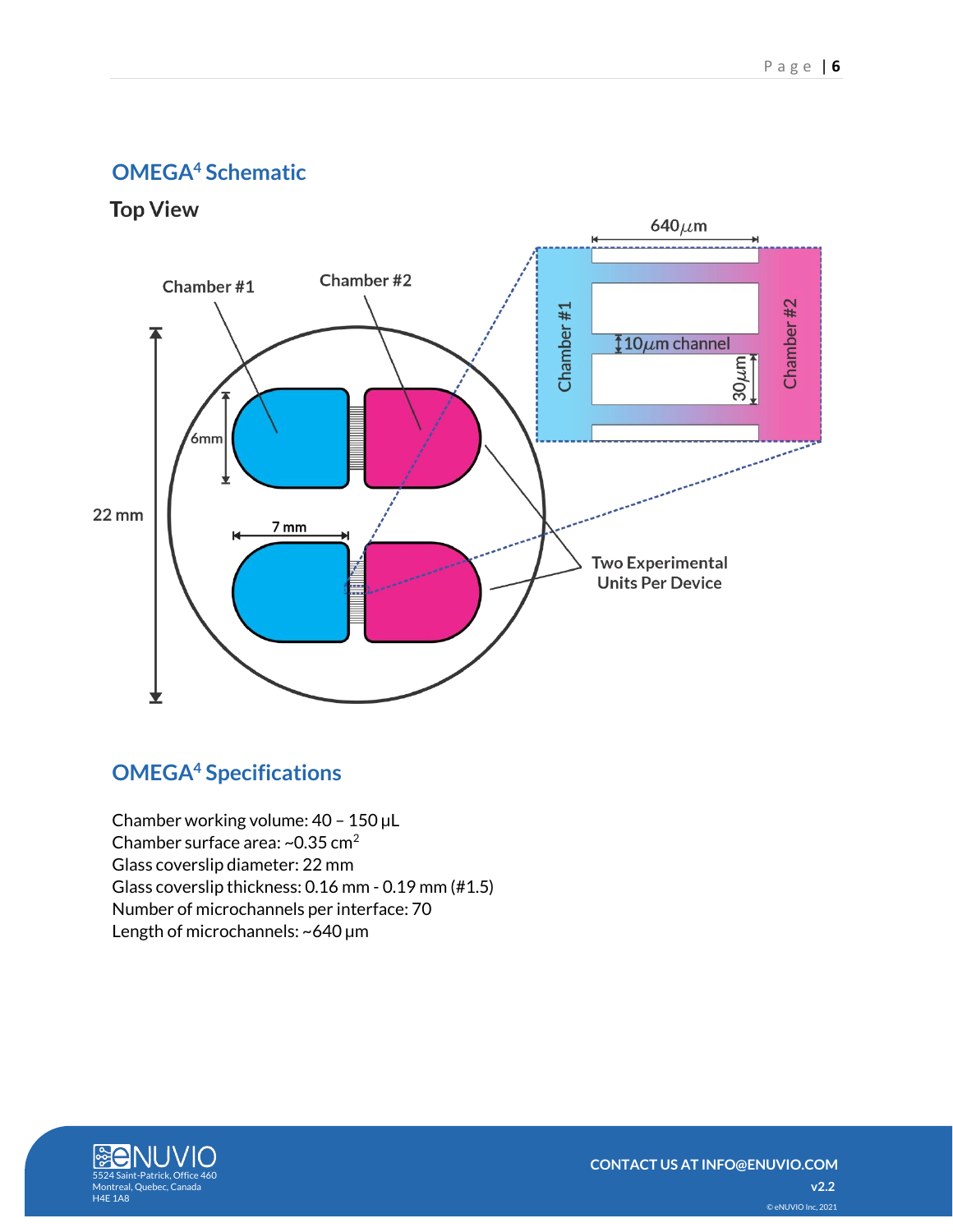# <span id="page-6-0"></span>**Protocol – Neuronal Cultures**







3) Use a sterile flat-tipped tweezers or another suitable tool to carefully remove the device from its package. Take note of the device orientation. With the chamber openings facing up, gently dab the glass bottom coverslip with a wipe to remove residual PBS. Discard the packaging and the remaining packaging PBS.

4) Place the device glass side down into the central opening of the blue evaporation minimizer.

5) Remove remaining PBS from each chamber using a vacuum apparatus or manual pipette that has been fit with a fine tip (10 µL or 200 µL pipette tips work well). **Work efficiently to minimize the time chambers stay dry since the microchannels can quickly lose their hydrophilicity.**

6) If steps are required to coat/prepare a glass surface for culturing cells, proceed immediately with these steps. The working volume for each chamber is between 40 - 150 µL. If coating microchannels, maintain an excess fluid volume (30 - 60 µL) in **only one** of the interconnected chambers (asymmetric volume loading). To help reduce evaporation from the chambers during incubation steps, add ~500 µL of sterile water or PBS to the circular track of the evaporation minimizer.





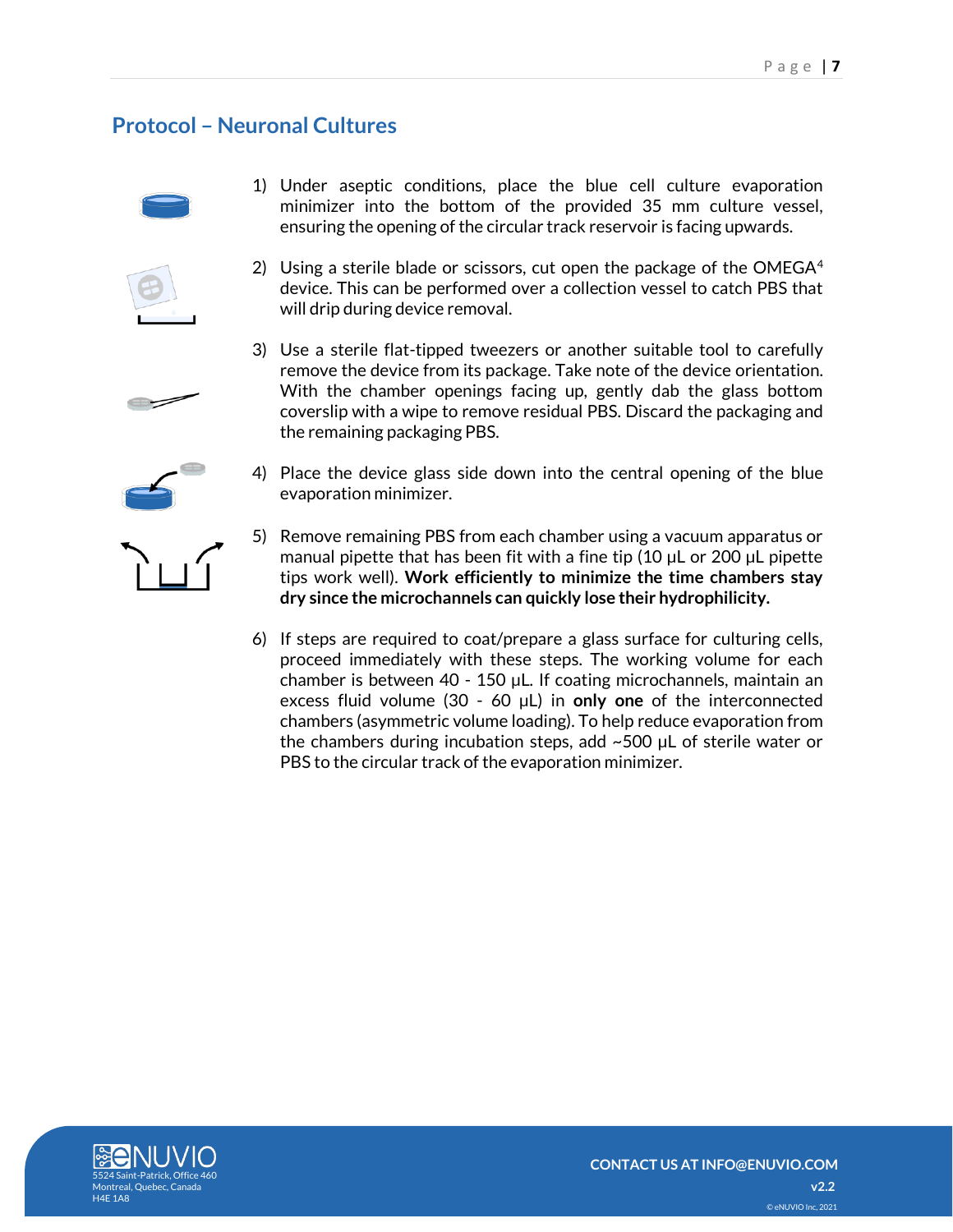### <span id="page-7-0"></span>**General coating procedure**







recommended to incubate the coating for at least 1 hour) iv. Remove coating solution. If required, the chambers can be

iii. Place in the incubator for coating incubation period (generally 2

– 16 hours depending on the coating type/procedure; it is

i.  $A$ dd 100 µL of coating solution to one chamber

ii. Add 70 µL of coating solution to the adjacent chamber

- washed with 100 µL PBS or media. **Work efficiently to minimize the time chambers stay dry since the microchannels can quickly lose their hydrophilicity.**
- <span id="page-7-1"></span>
- v. If a second coating is required, repeat this process with the second coating solution (**Step i.**)
- 7) Prior to seeding cells, remove all fluids from each chamber. Follow the correct protocol below for your intended experiment.

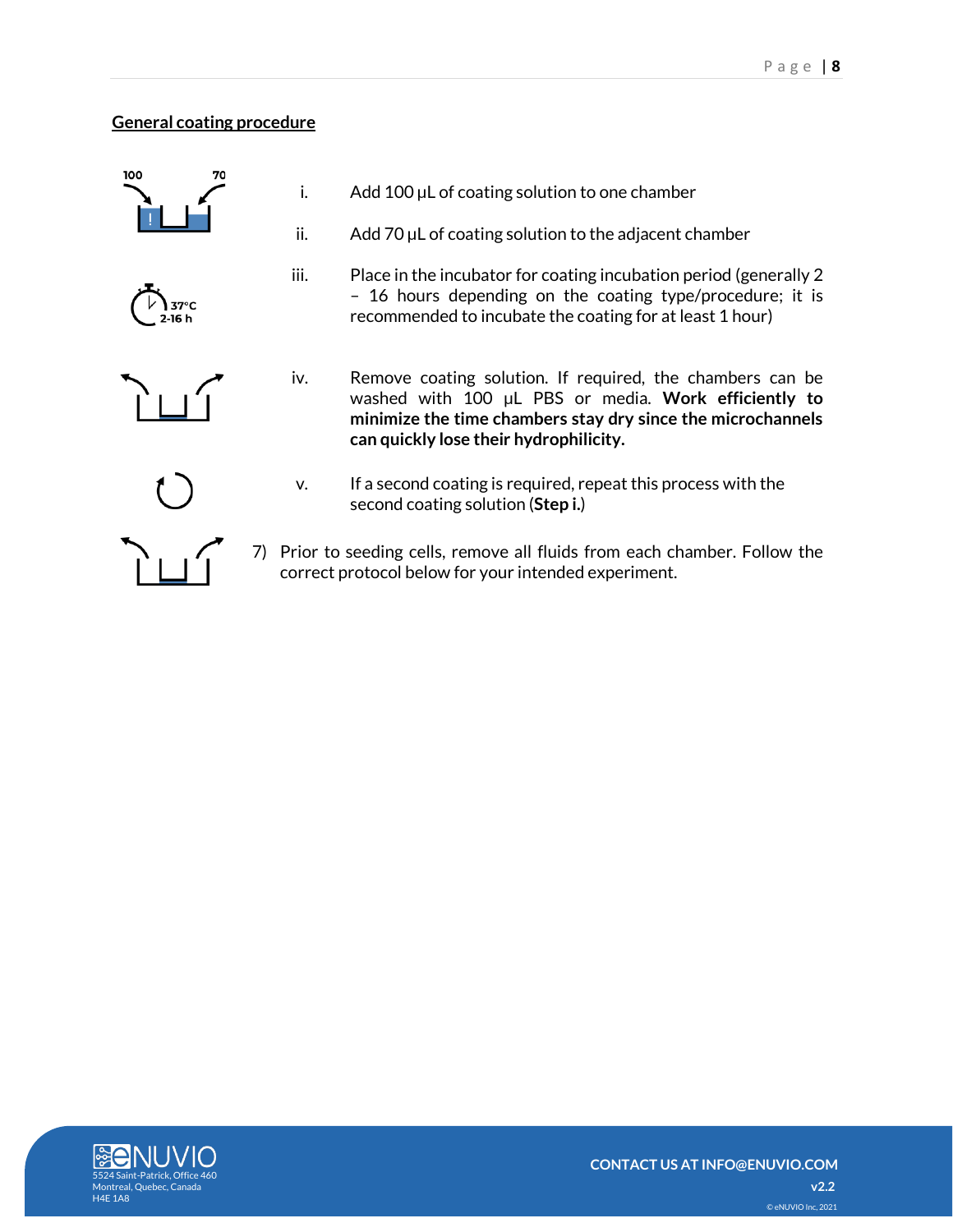### **Single neuronal cultures (compartmentalization purposes)**



- i. Add the appropriate number of cells to 40  $\mu$ L of media, and pipette this into one of the chambers.
- ii. Place the device in the incubator to allow the cells to settle and adhere to the surface (~10 minutes).
- iii. Once the cells have adhered, gently top up the seeded chamber by adding 100 µL of media (final volume 140 µL).
- iv. Add 30 µL of media to the adjacent (empty) chamber.
- v. Incubate the device for 1 hour.
- vi. Add 70 µL of media to the adjacent (empty) chamber and return the device to the incubator.

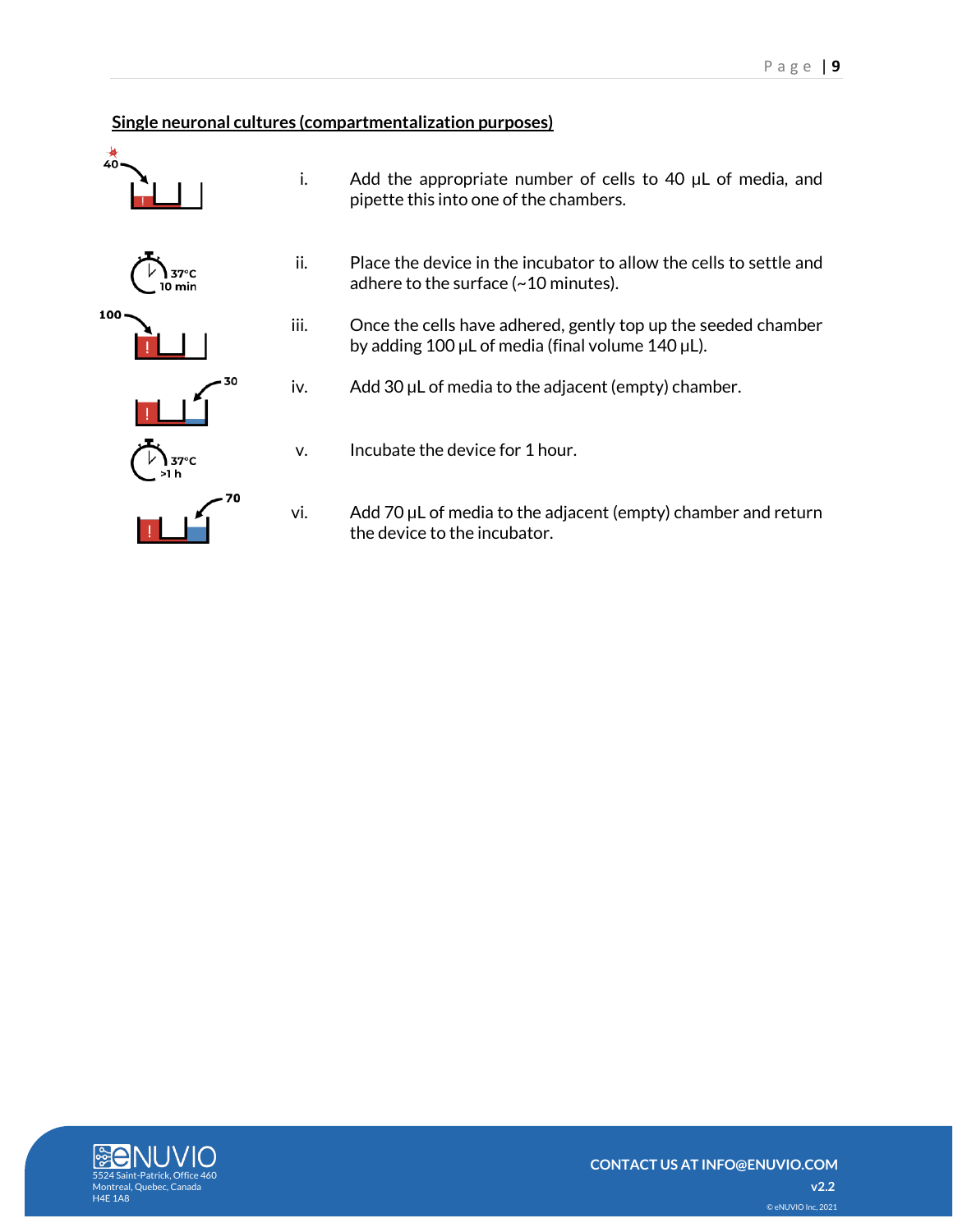# <span id="page-9-0"></span>**Establishing neuronal co-culture** ۷Ò i. Add the appropriate number of cells in 40 µL volume of media to one of the chamber pairs. Start by plating the neuronal culture (the culture destined for outgrowth). ii. Place the device in the incubator to allow the cells to land and  $37^{\circ}$ C adhere to the surface (~10 minutes). 0 min 100 iii. Once the cells have adhered, gently top up the seeded chamber by adding 100  $\mu$ L of media (final volume 140  $\mu$ L). iv. Add 50 µL of media to the adjacent (empty) chamber. v. Incubate the device for at least 1 hour before seeding the second culture. vi. When the second culture is ready to be seeded (could be days later), remove all media from the empty chamber, and then seed the second culture in 40 µL of media in the empty chamber. vii. Place the device in the incubator to allow the cells to settle and  $37^{\circ}$ C 10 min adhere to the surface (~10 minutes).

- viii. Gently add 60  $\mu$ L 100  $\mu$ L of media to the second culture chamber and return the device to the incubator. This volume of media added here depends on whether asymmetrical volume loading is desired.
- 8) Over the course of incubation, monitor the fluid volumes of the culture chambers, exchanging the media as required by the culture. Ensure that each chamber contains the correct volume of media to maintain the desired experimental conditions (e.g. chamber isolation). Verify and refill the fluid in the evaporation minimizers as needed. Axonal outgrowth/cocultures can require several days to weeks to fully establish.



60-100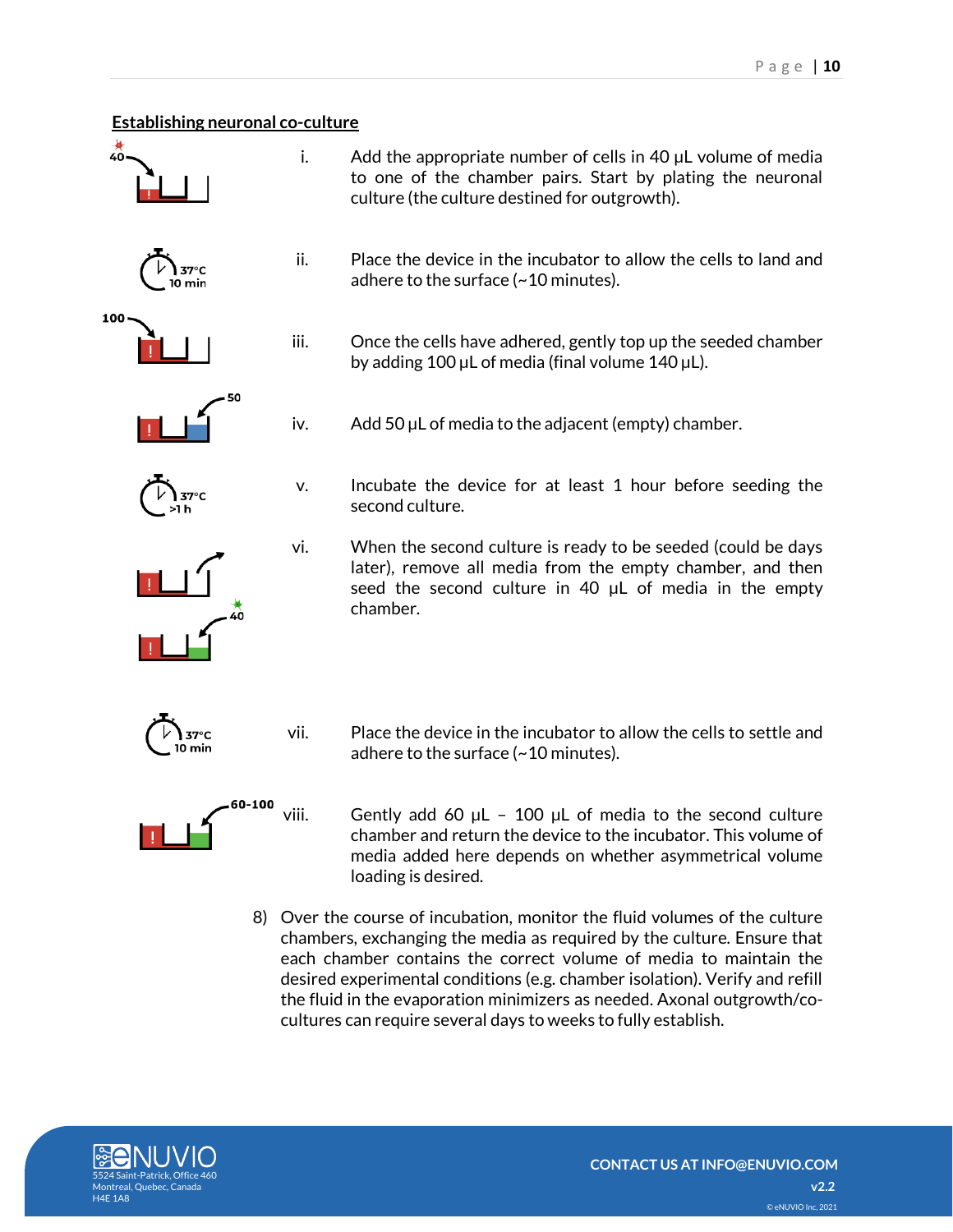# <span id="page-10-0"></span>**Protocol – Fixation and Immunohistochemistry**

The following protocol is designed to fix and immunolabel culture within the chambers **as well as** processes located within the adjoining microchannels. Microchannel labelling is achieved by simply employing asymmetrical volume loading, in the same way that it may have been used for chamber isolation. Please note that using at least a 3:1 volume ratio (e.g. 150:50  $\mu$ L) across adjacent chambers works well for immunolabelling epitopes contained **within** the microchannels. In cases where immunolabeling within microchannels is not required or desired, there is no need to use asymmetrical volume loading, and equal volumes can be used in both chambers.

<span id="page-10-1"></span>Fixation



160

- 1) Remove all solution from both chambers. If necessary, ensure chamber isolation (flow directionality) is maintained by removing solution from the **non-isolated chamber** (the chamber with the lower volume) before removing solution from the isolated chamber.
- 2) Carefully add 160 µL of **fixative** (e.g. 4% formaldehyde in PBS) to the isolated chamber. Note: this volume of solution may overfill the chamber and slightly "balloon out" of the top of the chamber.



3) Add  $50 \mu L$  of fixative to the adjacent chamber.



4) Incubate the device at room temperature for 20 minutes.



- 5) Remove fixative from both chambers. As in **Step 1**, begin removing solution from the non-isolated chamber first.
- 6) Wash the chambers by repeating **Steps 1 - 4** with **PBS**, observing the order in which chambers are emptied and refilled to maintain chamber isolation.
- 7) Repeat **Step 6** twice more, so that all chambers have been washed a total of three times.

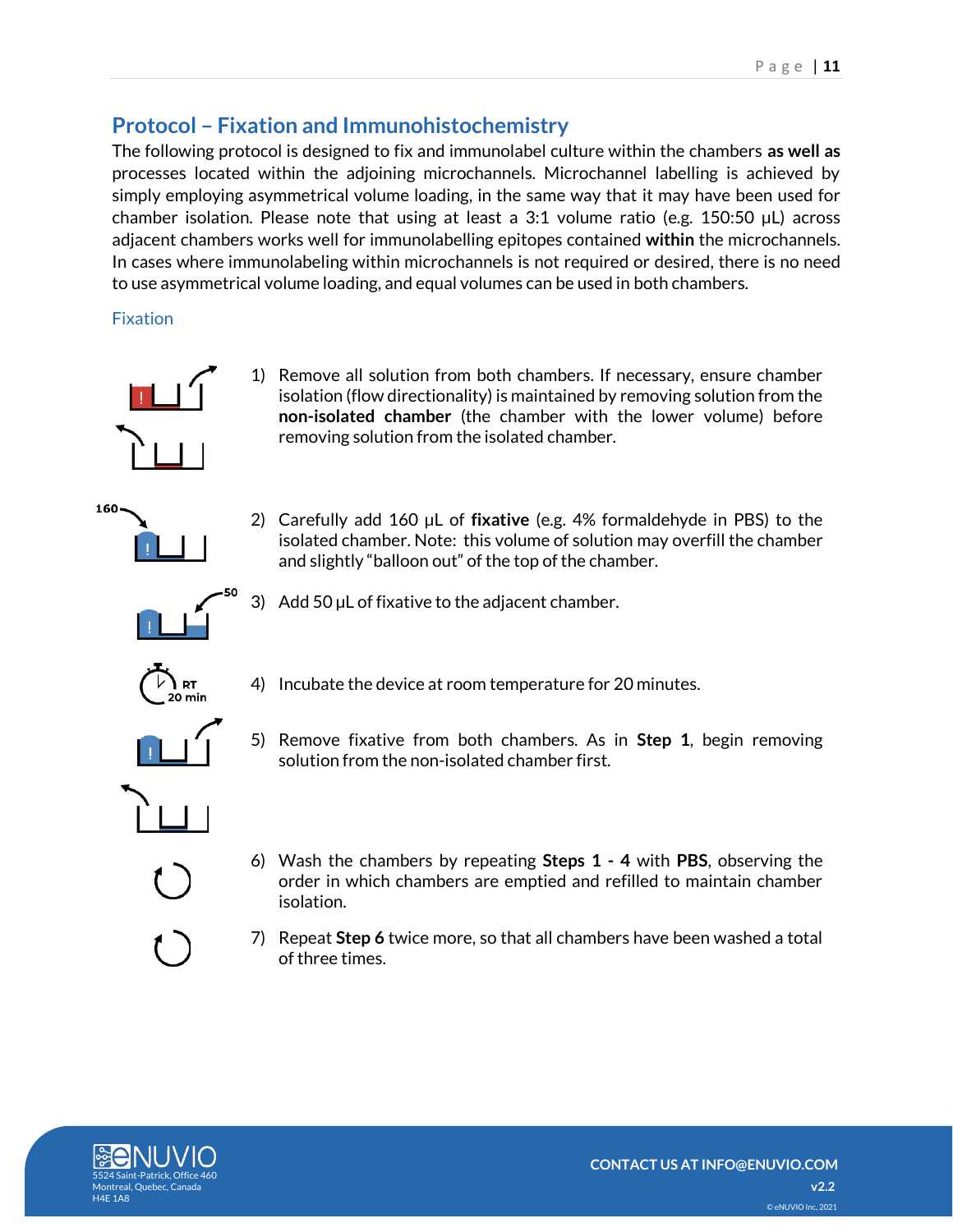### <span id="page-11-1"></span><span id="page-11-0"></span>Immunohistochemistry **Blocking**



- 8) Remove all solution from both chambers (maintain isolation where necessary).
- 9) Repeat **Step 2 – 3** with **blocking solution** (e.g. 5 % normal serum, 0.2 % Triton X100, 0.05 % BSA), and incubate for at least 1 hour at room temperature (this can be also done overnight if desired).



10) Remove blocking solution from both chambers. As in **Step 1**, begin removing solution from the non-isolated chamber first.

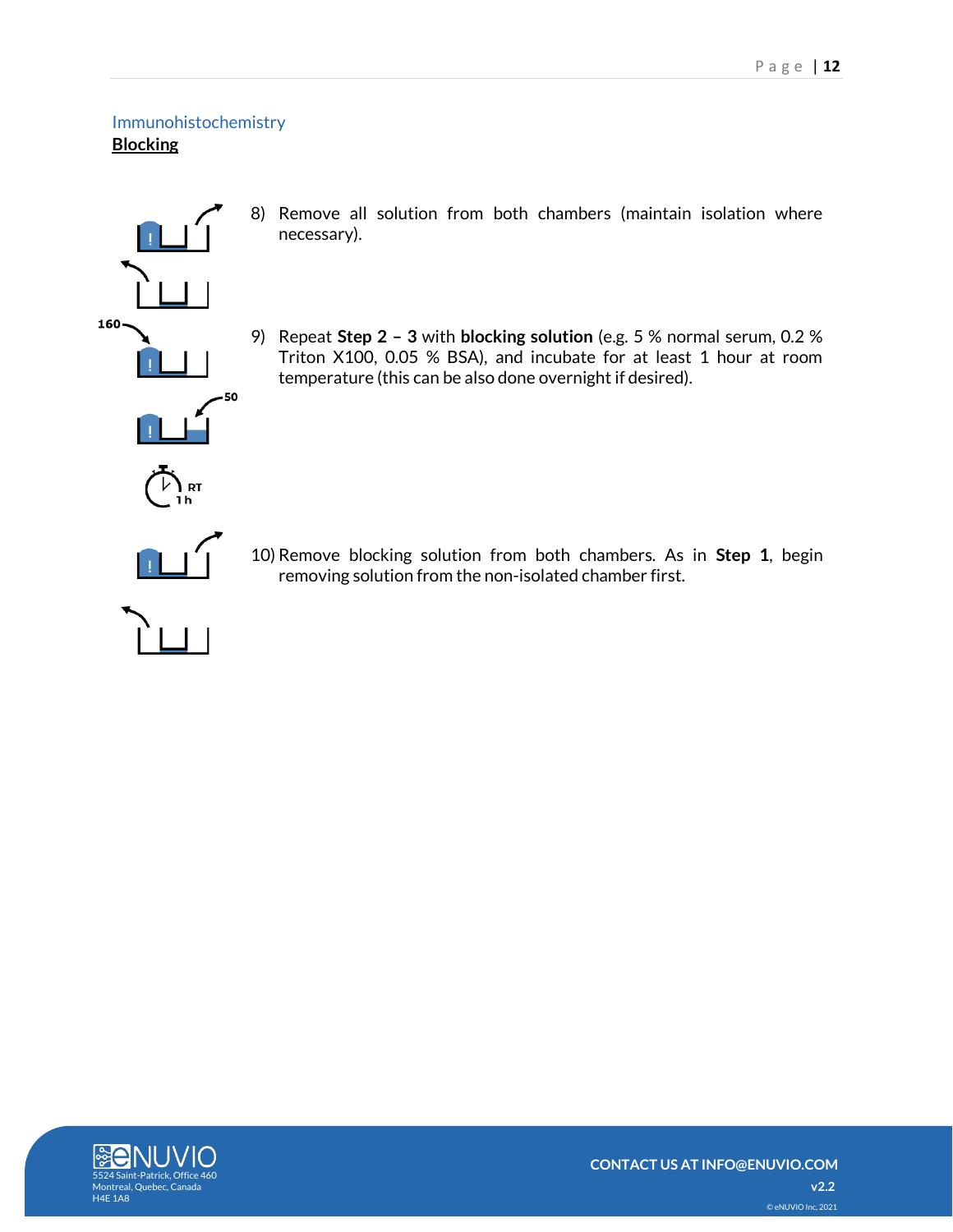### <span id="page-12-0"></span>**Primary Antibody**



11) Repeat **Step 1 – 3** with **primary antibody solution** (dilution ratio(s) to be optimized).



12) Incubate overnight at 4°C.

13) Remove primary antibody solution from both chambers. As in **Step 1**, begin removing solution from the non-isolated chamber first.

14) Wash the chambers three times with PBS as described in **Steps 6 - 7.**

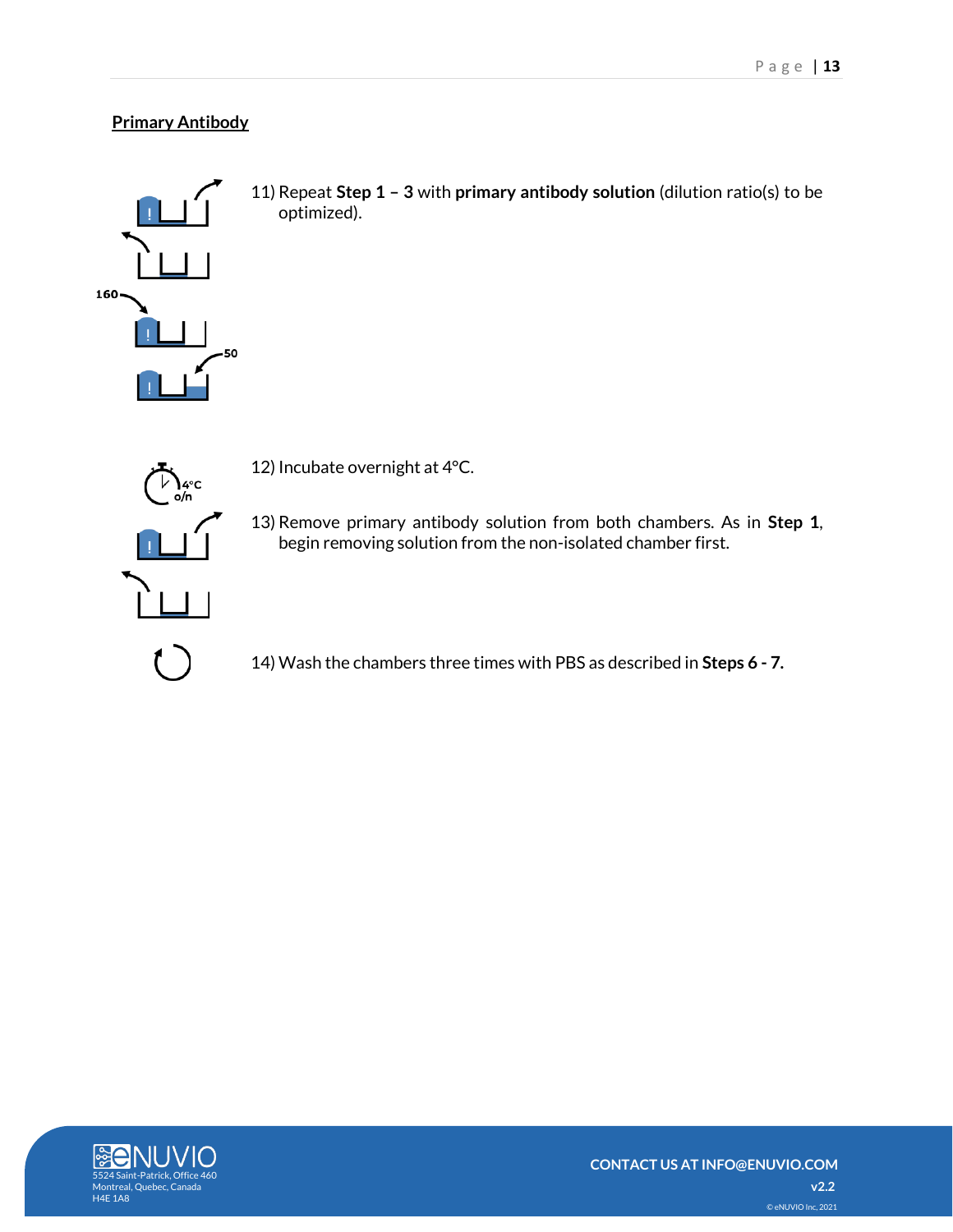### <span id="page-13-0"></span>**Secondary Antibody**



15) Repeat **Step 1 – 3** with **secondary antibody solution** (dilution ratio(s) to be optimized).



17) Remove secondary antibody solution from both chambers. As in **Step 1**, begin removing solution from the non-isolated chamber first.

18) Wash the chambers three times with PBS as described in **Steps 6 - 7.**

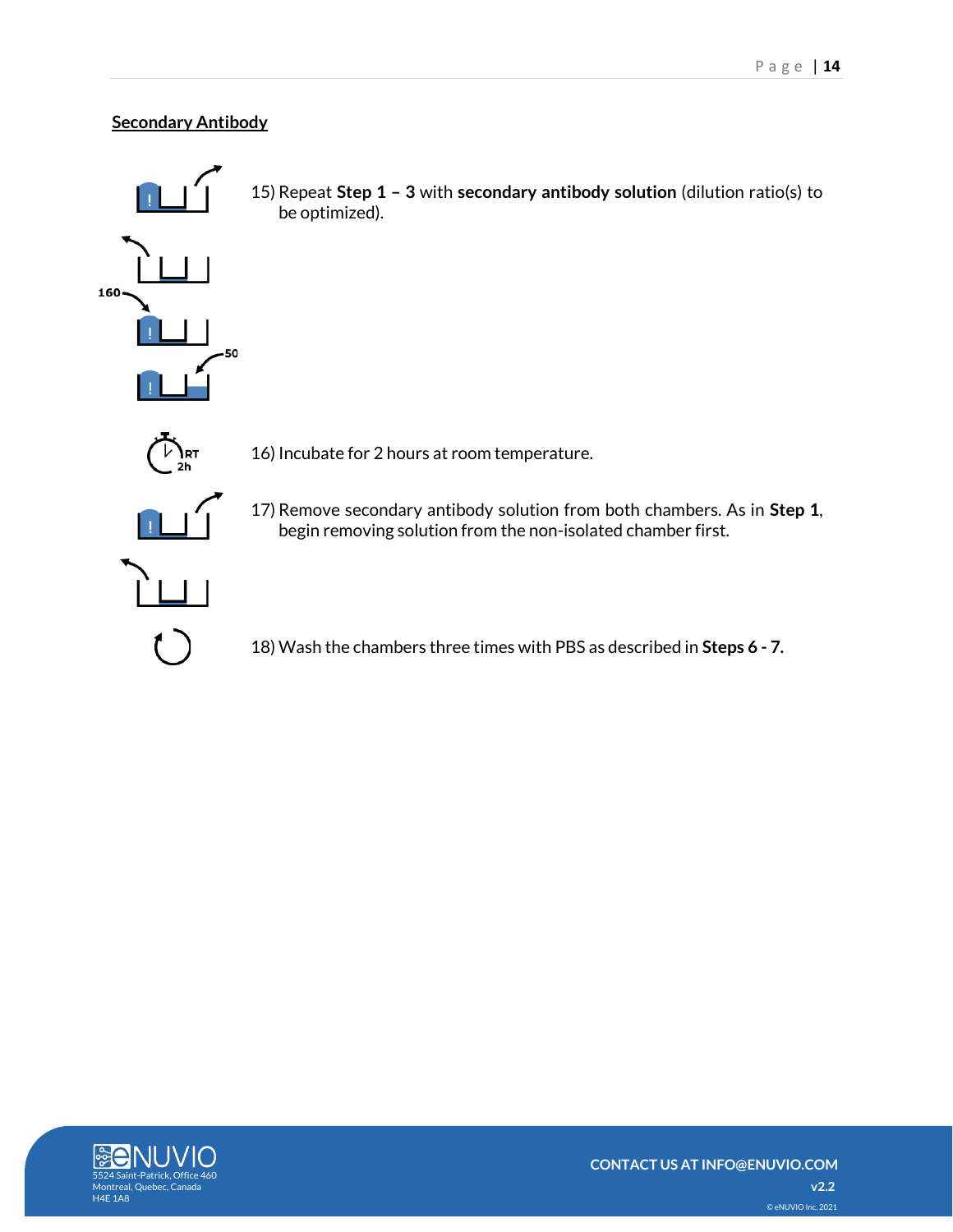### <span id="page-14-0"></span>**Nuclear Counterstaining**



19) Repeat **Step 1 – 3** with **nuclear counterstain solution** (e.g. Hoechst or DAPI; dilution ratio to be optimized).



20) Incubate for 5 minutes at room temperature.

21) Remove nuclear counterstain solution from both chambers. As in **Step 1**, begin removing solution from the non-isolated chamber first.



22) Add PBS solution to each chamber as described in **Steps 2 - 3.**

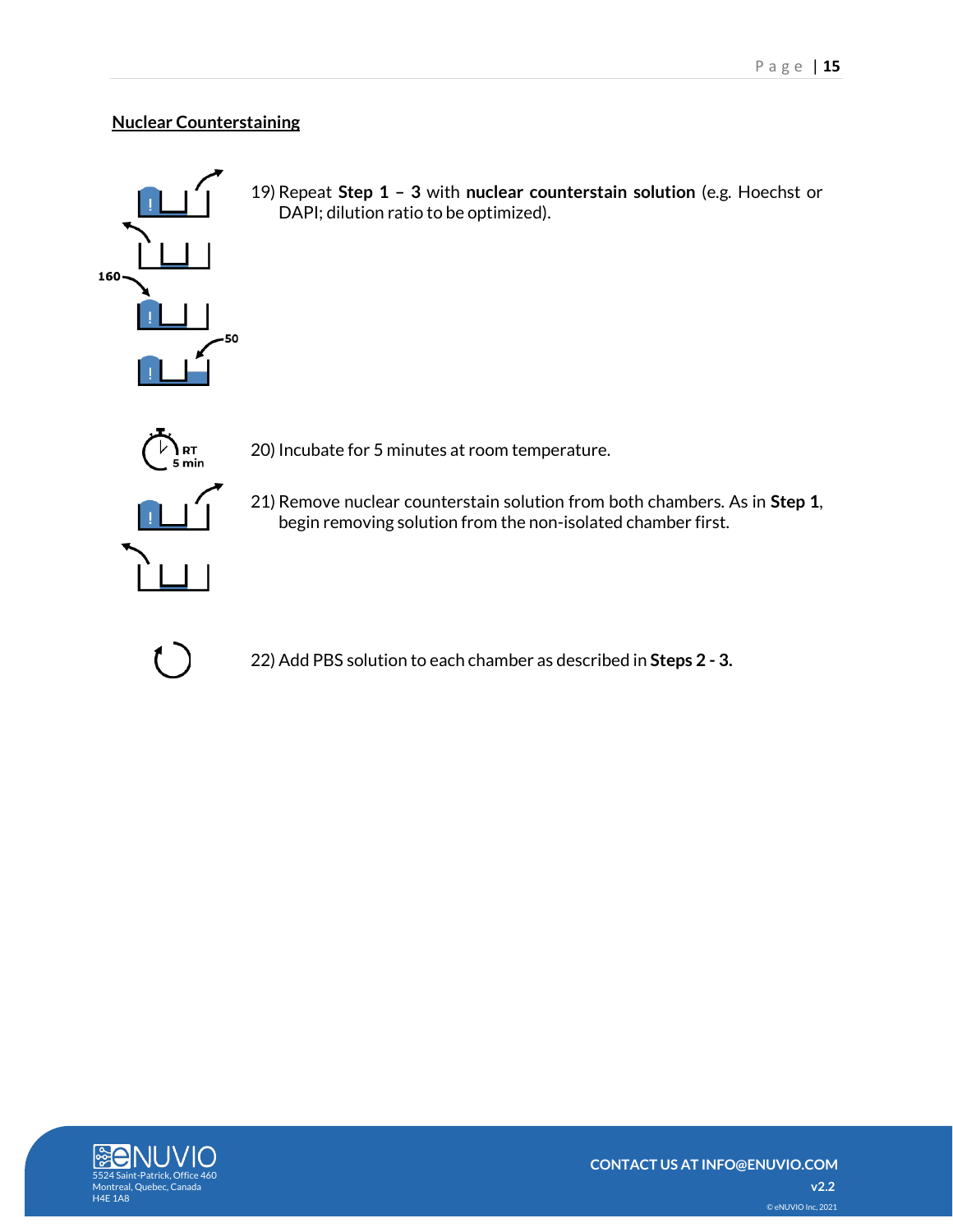## <span id="page-15-0"></span>**Protocol - Microscopy**

#### <span id="page-15-1"></span>Slide-size Microscopy Adapter

This adapter is suitable for end-point imaging of OMEGA devices at low- and high-magnification imaging (5x – 100x). This low-profile adapter is compatible with oil immersion objectives since it provides adequate clearance for the relatively large size and shallow taper angles of many oil immersion objectives. The adapter properly stabilizes the OMEGA device on a level plane using magnets to "sandwich" the device between the magnetic top and the base. It has a 75 x 25 mm footprint which fits microscope stages which accommodate standard-sized glass slides. To use it, simply place the OMEGA device into the central opening of the base, then slide the magnetic top onto the alignment pins. Place the entire assembly into a universal standard glass slide accommodation commonly available on microscope stages.